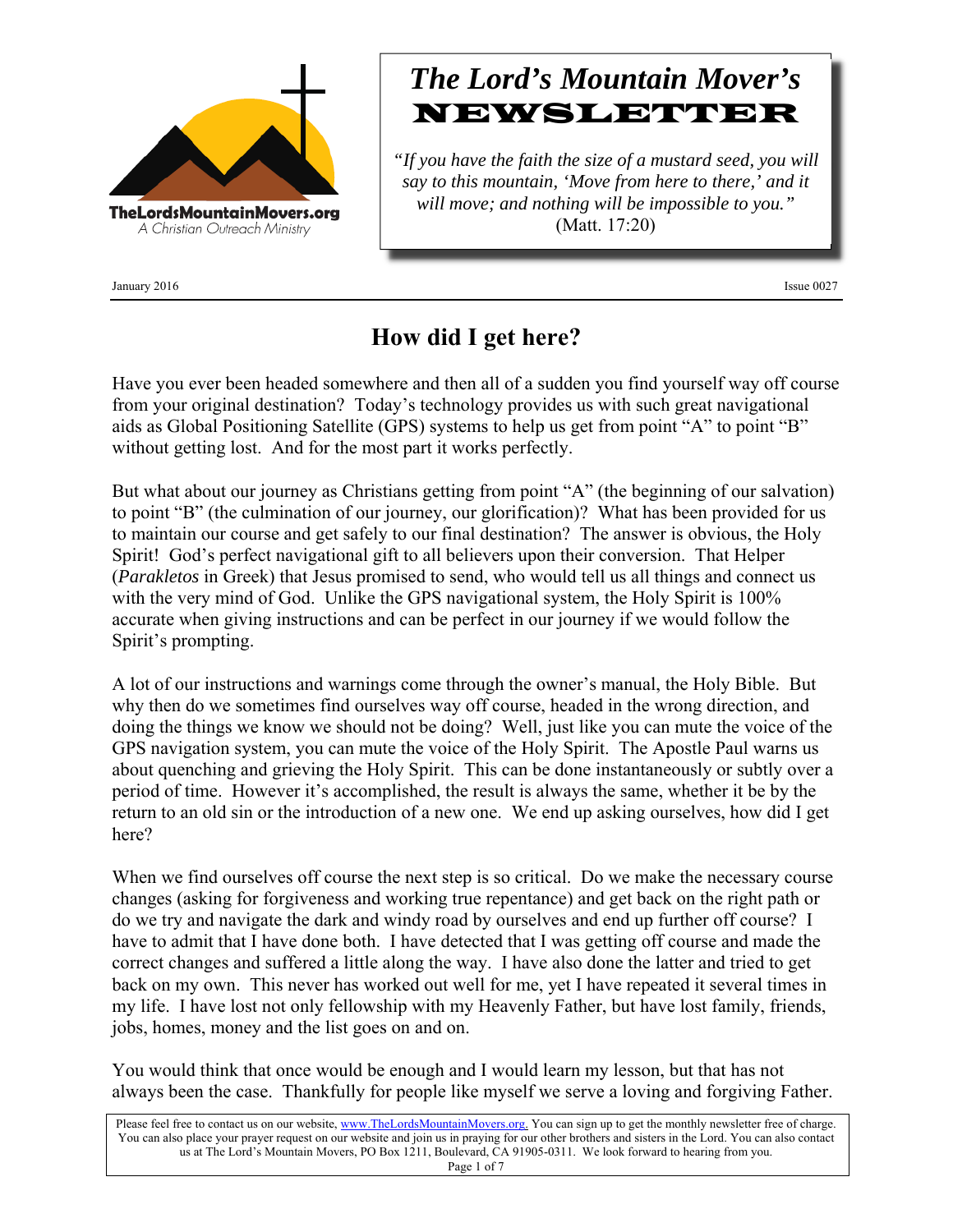One who is grieved to see us stray, yet as welcoming as the father in the prodigal son story when we do finally come to the end of ourselves. It is getting to the end of ourselves that is so important. Remember it was "ourselves" that got us there in the first place.

The climb back may be arduous and seem extremely long. It may also seem like a lonesome journey and maybe it is designed that way. Maybe we need some time alone with our thoughts and time to evaluate the decisions we made that got us so far off course. Maybe we need the time to grieve over our sin and cry out to God like King David did in Psalm 51. Whatever it takes to get back, get back my friend because if you stay to long feeding the pigs then you may just end up staying.

In His Service

*Pastor Pete* 

## BE A BARNABAS

Happy New Year everyone! I hope you all are blessed and highly favored by our great God and Savior Jesus Christ and starting off the new year walking strongly with Him.

Each I try to bring some encouragement to us from God's word (thus the name Barnabas – which means *"Son of encouragement"*). This month I was thinking of all the encouraging things God had given me to share throughout the past year and I realized I have mostly forgotten what they were. So I thought it would be a good idea to highlight those things as a reminder to us all, I think some of you might be like me and forget as well.

Psalm 69:29-34. Brothers and sisters in the Lord, you are not alone in your pain and afflictions. As we begin a new year, let us also begin to focus on the things that have lead us to praise Him even more.

Proverbs 15:1. I want to encourage you to choose your words wisely. Whether you are having a heated discussion, an argument or just trying to relay something that God has taught you in your life with someone else.

Proverbs 13:25; 1 Timothy 6:6. Christ has taught us, through the word combined with life's experiences, to be content. Striving towards godliness will help us guard our hearts from the temptation of physical things controlling our lives.

Matthew 22:31-32; Acts 4:33. Stay focused on Jesus, always being ready to give a reason for the hope you have within you.

Hebrews 12:25. Let's be the one who make hard times happen for the better and not for the bitter and let us also encourage others to do the same.

Please feel free to contact us on our website, www.TheLordsMountainMovers.org. You can sign up to get the monthly newsletter free of charge. You can also place your prayer request on our website and join us in praying for our other brothers and sisters in the Lord. You can also contact us at The Lord's Mountain Movers, PO Box 1211, Boulevard, CA 91905-0311. We look forward to hearing from you. Page 2 of 7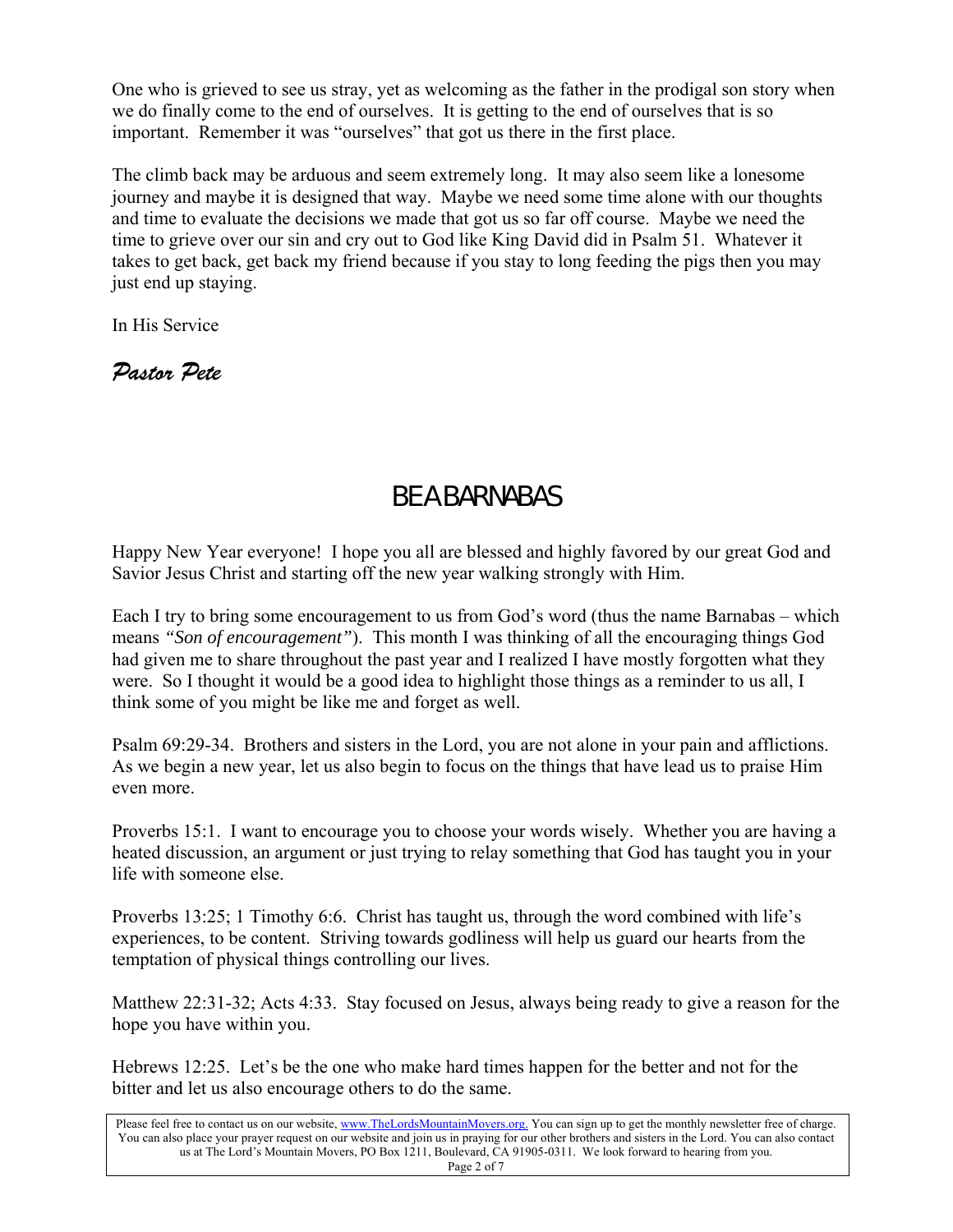Psalm37:7-9. Wait on the Lord to do His perfect work and in the end you will have your reward. Rest in Him, or you might wear yourself out, and encourage your fellow brothers and sisters to do the same.

If our lives are not in some way reflecting the light of Christ into lives around us, I think it *should* make us have our doubts as to whether or not we are saved. This is why we need to have fellowship with transparency. I want to challenge you to stay humble, to stay dependent and in all of it bring glory to our heavenly Father *alone*.

Joshua 1:9; Ephesians 6:14; Psalm 78:72. I want to encourage you, my family in Christ, to stand firm today and everyday that the Lord has given you, until He calls you home. Take it one day at time, one moment at a time, and do the right thing. God will give you the moment to shine and then *you* will reflect that image which is Jesus Christ to those around you.

Hebrews 12:1. I want to encourage you to finish the race. Not only that, I want to encourage you to finish strong! To leave a legacy behind you, a testimony as a man or woman of God that people will not doubt. It is not about what we did yesterday; it is about what we are doing right now. Let us not allow our past to be our stumbling block, but let it be our stepping stone.

1 Timothy 4:8 Feed yourself the right things on a daily basis. Just like and as often you do for your body, do the same for your spiritual self. Then pray everyday about *what* He wants you to share each moment, about *who* He wants you to share it with and about *how* He wants you to share it. In everything we do, we should do it as unto the Lord because we know it is from Him that we shall receive our reward. I love you all and constantly remember you in my prayers, that God would be your provision to continually have a blessing to share with others, whether it be physical, emotional or spiritual. May He continue to bless you to be that blessing throughout this new year for His glory!

Be blessed in Him,

*Brother Daniel Rodney* 

### **We want you!**

That's right; the Lord's Mountain Movers Ministry wants you to be a bigger part of what we are doing in God's kingdom. We have received several contributions for your newsletter and thank those of you who have taken the time to send your submissions. We hope that more of you will share some of the talents God has given to you through writing, drawing, etc. Keep them coming. If you send something you need to have back, we will be glad to return it to you, just let us know.

Please feel free to contact us on our website, www.TheLordsMountainMovers.org. You can sign up to get the monthly newsletter free of charge. You can also place your prayer request on our website and join us in praying for our other brothers and sisters in the Lord. You can also contact us at The Lord's Mountain Movers, PO Box 1211, Boulevard, CA 91905-0311. We look forward to hearing from you. Page 3 of 7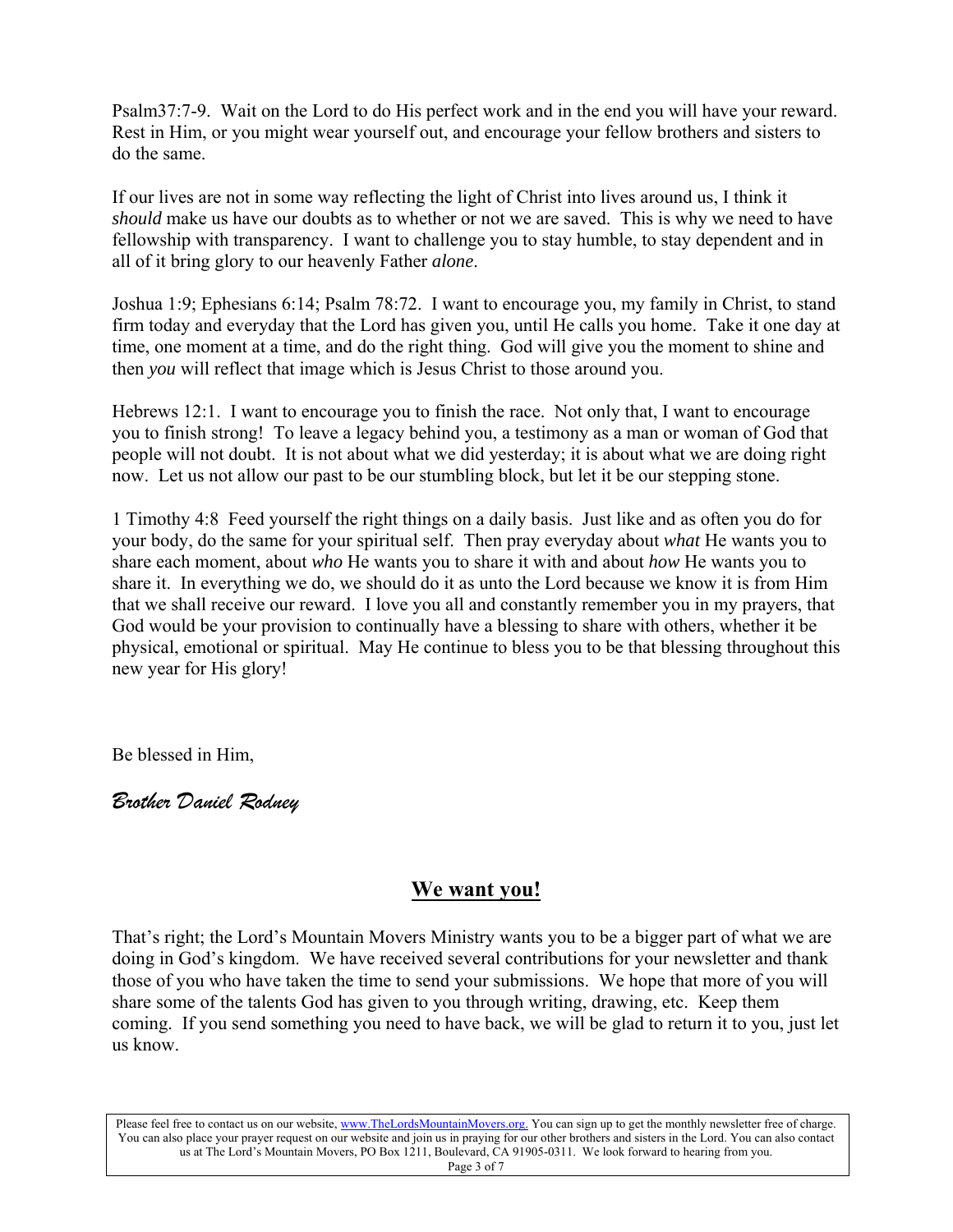

Greetings to all our brothers and sisters in Christ who receive our newsletter through the mail. Due to financial constraints, we have revised the way we do our prayer requests. We are currently posting and maintaining all prayers requested on the Internet so your brothers and sisters all over the world can continue to pray for your petitions and praise God for the ones He has already answered.

We are encouraged by the work that God has already done through so many people praying for the needs of those they do not even know. What a privilege we have to go before the throne of God with our requests and the requests of others. Let us keep praying and seeking His will for our lives and the lives of others. If you have a prayer request you would like added to next month's newsletter and/or posted on the ministry website, please fill out the form below and mail it to us. Previous prayer requests are still there on the website for people to read. We are wondering if your prayer has been answered yet? We want to know and share it with everyone else who reads the newsletter, so keep us updated. We look forward to hearing from you and standing in the gap as a prayer warrior. Please note that we will be removing older prayer requests, especially when we do not hear about updates. The newest requests are at the top of the list and the oldest requests are at the bottom of the list. These will remain on our website prayer list.

#### **December 2015 - January 2016 Prayer List**

- Sandra M ........Pray that she does well in hip replacement surgery and gets back on her feet in recovery without any complications. She is recovering, walking with her new hip and no cane.
- George W. ......Pray for his recovery from a serious car accident. Pray for the family members during this trying time. He is in an Ohio long term care facility. He is off of feeding and breathing tubes. Better news today 12-06-15, he is responding to external requests (wiggle toes, squeeze hand. follow finger with eyes, etc.) with prompting.
- Roger C ..........Prayer for him in his current situation that it will be resolved soon.
- Anthony S. .....Pray that my brothers in Christ; get blessed, have a speedy trial and go home soon.
- Steve T. ..........Pray for God's favor over trial- strength in fasting prayer, soften his wife's heart and not divorce him.
- Winifred W. ...Pray that the attacks on chapel, pastor get resolved and evening services are restored.

Please feel free to contact us on our website, www.TheLordsMountainMovers.org. You can sign up to get the monthly newsletter free of charge. You can also place your prayer request on our website and join us in praying for our other brothers and sisters in the Lord. You can also contact us at The Lord's Mountain Movers, PO Box 1211, Boulevard, CA 91905-0311. We look forward to hearing from you. Page 4 of 7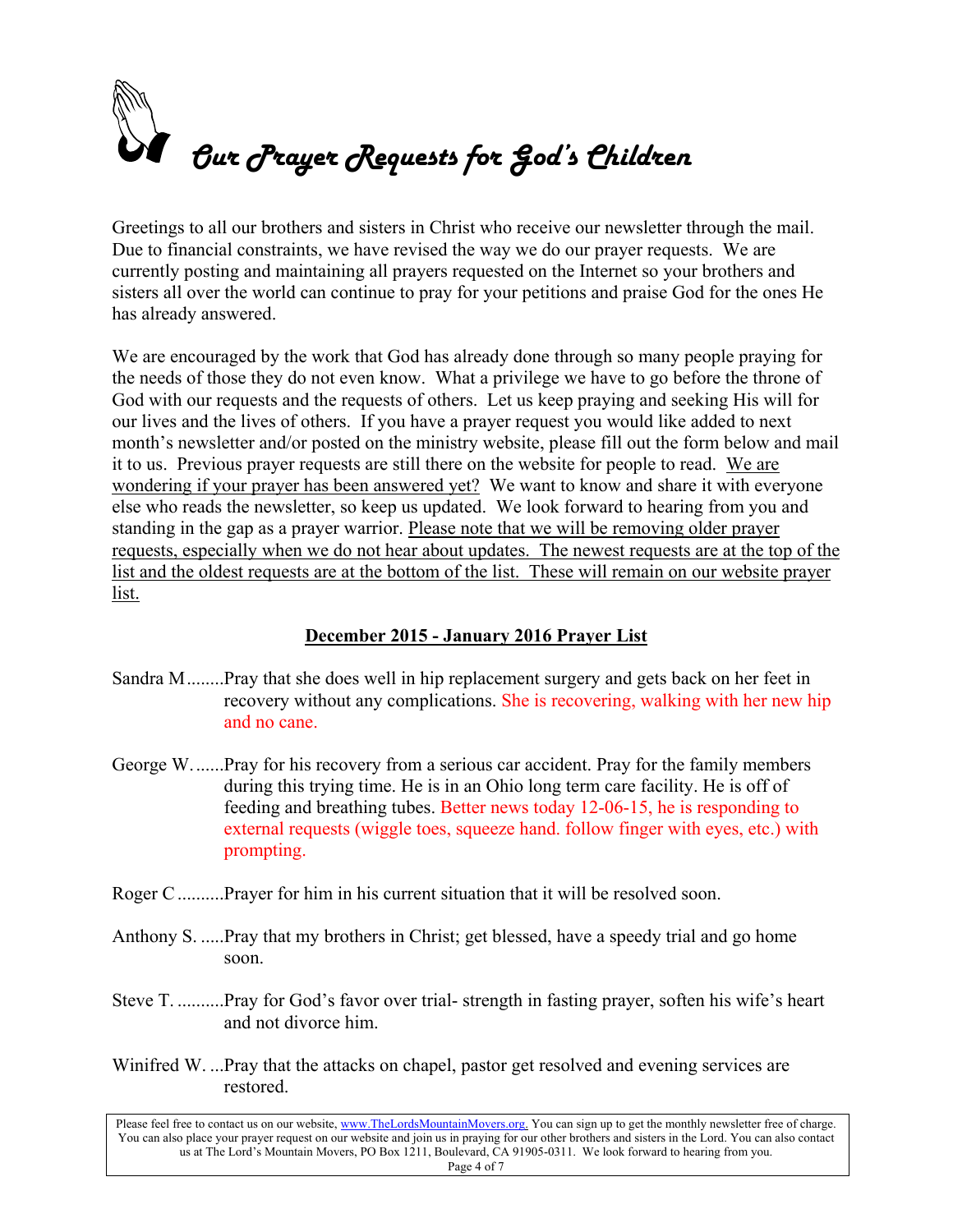Maurice A. .....Request urgent prayer for his young niece not to be tried as an adult and for his warrant to be dismissed.

Richard L. ......Please pray that he gets right with the Lord before he gets a life sentence, he is messing up bad.

- J. Jackson .......Request prayer for Soledad Prison and its staff. Prayer for the Jackson and Packer family that God would become the center of their lives and reunify them again. Prayer that I will be a good person and husband and we will have a good life together.
- Greg................Prayer for clear vision on what God wants to do with "The Cure" Ministry. Maintain ministry's focus on God only. Also prayer for his marriage to Shelia as he gets ready to go home. Also prayer for Shelia as she recovers from a work injury. Update on previous prayer requests; Aaron passed SD Sheriff's test, Stephen is working at a Christian Camp, Justin has a job at Toyota Dealership and is working for EMT position.
- Sonhai H.........Requesting prayer for her and the family so she could talk to her brother Jonathan.
- Brian D...........Prayer for his relationship with his father and as he strives to give up drinking.
- Douglas ..........Prayer for God to help him become the man that He desires and change his old ways.
- Steven W. .......Prayer for himself and his mother as his father passed away and the family is going through the grief process.
- R. White .........That the Lord will open doors for suitable housing upon his being paroled. Praise report: He has found a place to welcome him and is doing well, reconnecting with brothers as well as family.
- Alice S............Chesapeake  $VA$  prayer for personal issues.
- Sheila..............Prayer for her health issues, finances and God's direction for personal decisions.
- Greg.................Praise report: God is in control, using me, and I am being blessed by Him. Woo Hoo!
- Kenny J. .........Requests prayer for steady employment.
- Gabriel S ........His mom, Rosie, his Uncle and brother who need prayer for recovery from health issues.

Stephen...........Prayer for change in career course.

Justin ..............Praise report; finished EMT school and looking for work.

Please feel free to contact us on our website, www.TheLordsMountainMovers.org. You can sign up to get the monthly newsletter free of charge. You can also place your prayer request on our website and join us in praying for our other brothers and sisters in the Lord. You can also contact us at The Lord's Mountain Movers, PO Box 1211, Boulevard, CA 91905-0311. We look forward to hearing from you. Page 5 of 7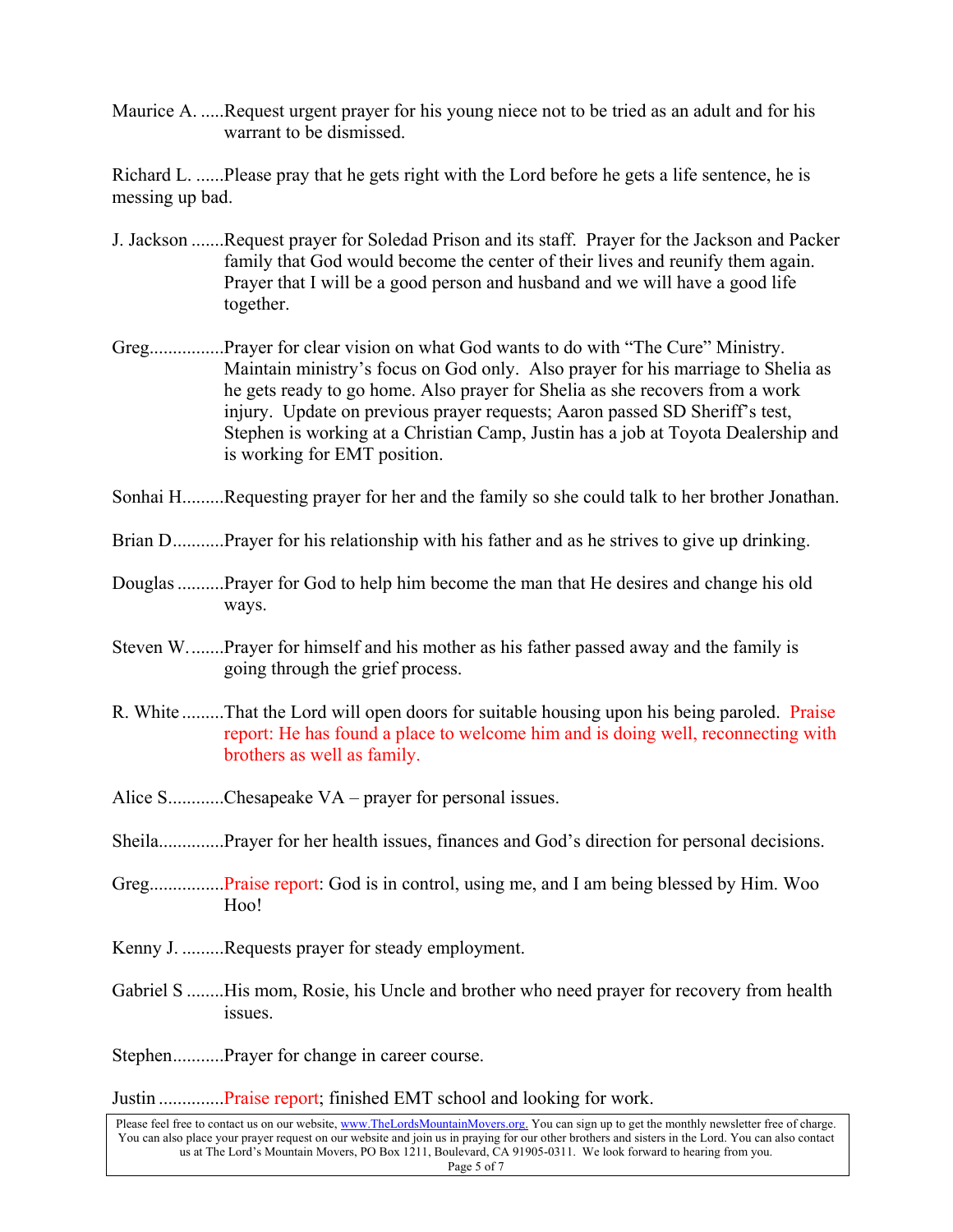Joshua.............Continued prayer for personal issues.

The C.U.R.E...Prayer for God's guidance and provision.

Greg F .............Prayer for answered prayer in his period of fasting.

- Benjamin ........Guatemala, Praise report for Bibles that their church has received. Asking for prayer for his family, the church that they might finish the floor, the windows and doors.
- Barbara M ......Pray for her marriage and family.
- Jamie P ..............Favor with the Parole Board and upcoming hearing. Prayer answered he has a date. Pray that the Governor not interfere in his release date.

Linda D ..........Continued recovery from health issues.

Rich H ............Living situation and employment. Prayer for his sister Darlene who was just diagnosed with terminal cancer. Please pray for the family also.

Sandy (Bill

A's Sister) ......Pray for her continued recovery from health issues.

Robert B .........Pray for God's direction and provision in his life.

George &

Amy................Lift them both up in prayer.

TJ L ................Pray for his health issues.

- Bob P…. .........Needs prayer, was just diagnosed with stage two and four cancer in lymphatic system.
- Joanne R .........Her and the rest of the family need your prayers as they continue to deal with the loss of a child to cancer.

Jose

- Rodriguez .......Pray for his ex-wife as she deals with an abusive relationship. Also prayer for his parents (dad's recovery from surgery and mom's health issues).
- Larry K............Asks for prayer for The House of Hope Chapel, for these new ministries in evangelism and discipleship. That God would use their ministries to further His Kingdom.

Pray for...........Christians who are facing the loss of their lives for their faith in Jesus Christ.

Darrell R.........Prayer for his health and life issues.

Please feel free to contact us on our website, www.TheLordsMountainMovers.org. You can sign up to get the monthly newsletter free of charge. You can also place your prayer request on our website and join us in praying for our other brothers and sisters in the Lord. You can also contact us at The Lord's Mountain Movers, PO Box 1211, Boulevard, CA 91905-0311. We look forward to hearing from you. Page 6 of 7